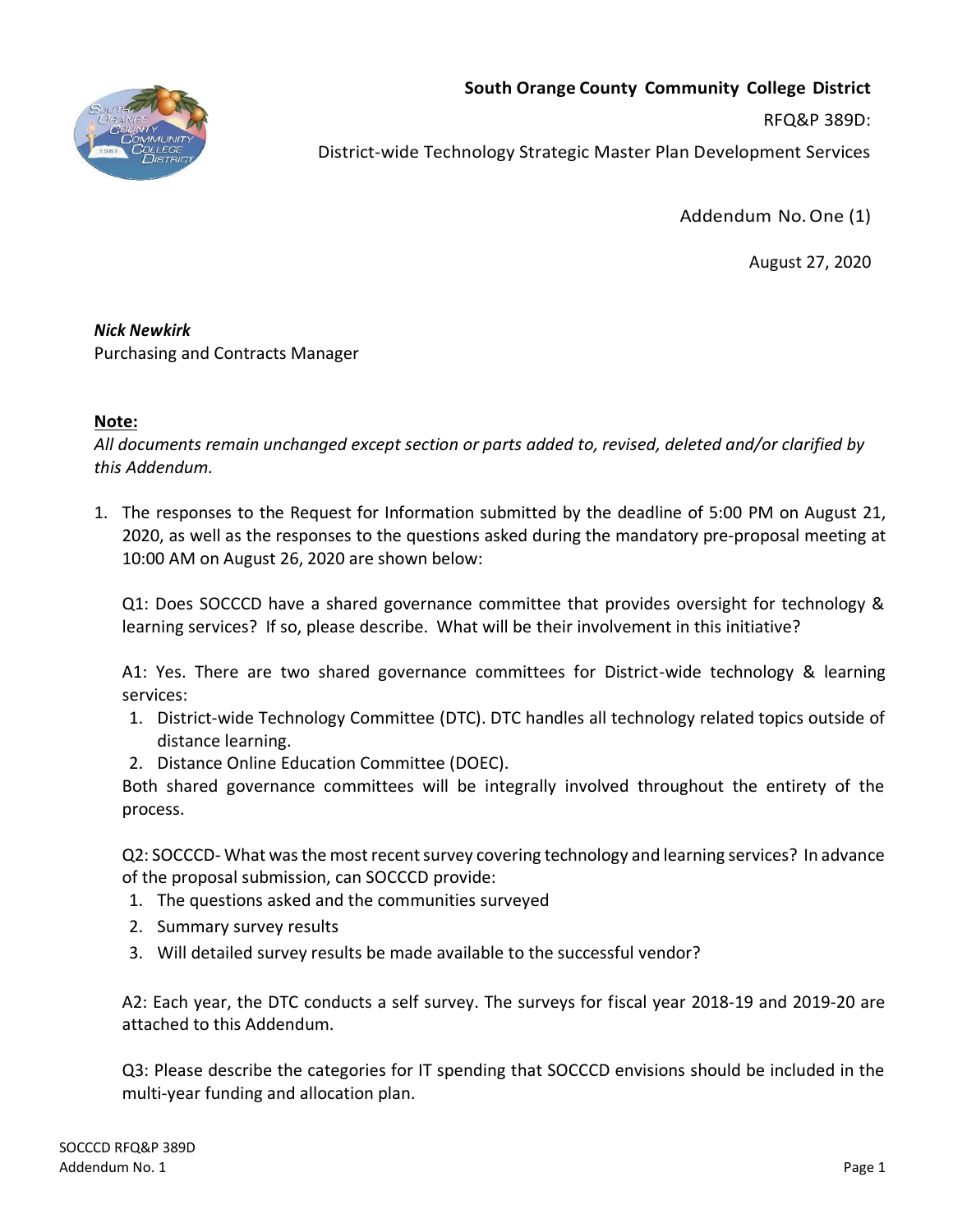A3: The vast majority of technology funding comes from basic aid. There are three main categories of basic aid spending:

- 1. Obligations from the Board
- 2. District-wide shared initiatives
- 3. College specific funding

The District is currently seeing a shift from capital to operational (specifically cloud-based) expenses. See response to Question 31 that identifies typical projects approved for basic aid funding. It is the intent that through the development of the DTSMP the various categories for IT spending based on critical need and objective phasing will be established and will be the basis for developing the multiyear funding and allocation plan.

Q4: Can SOCCCD expand on what you would consider to be a "book format" technology Strategic Plan? Would a spiral bound presentation- or prose-based document be acceptable? Is SOCCCD looking for a hard cover book, thick paper bound document, notebook bound, or other?

A4: A spiral-bound format would be acceptable.

Q5: What are the key meetings expected with the SOCCCD leadership for plan review and approval?

A5: A minimum of two (2) meetings for plan review and approval will be required with all four (4) of the following constituency groups:

- 1. Saddleback College
- 2. Irvine Valley College
- 3. District Services
- 4. Saddleback College, Irvine Valley College and District Services together

Q6: Does SOCCCD have an expected timeline for the execution and completion of the DTSMP? Please describe.

A6: Per Scope of Services, Task 1, Action Item 7: Adoption and Implementation: The final phase of the DTSMP process includes adoption and implementation with a formal presentation to the Board of Trustees on or about October 2021. While the District anticipates the Task 1 engagement to be completed within one year, Proposers are required to present a schedule per Proposal Form D based in accordance with a reasonable allocation of resources and expertise and provide justification on why this engagement cannot be completed within one year. There is no specific timeline for the plans in Task 2, however they can be utilized within the course of the 5 year agreement term.

Q7: Are the task 2: specialized technology planning services focused on District-wide, rather than institution-specific need?

A7: All plans identified in Task 2 shall be drafted with a District-wide focus factoring college each of the colleges' specific needs.

Q8: In response to Proposal Form G, is SOCCCD looking to have respondents provide a list of current and previous clients for whom we have done similar work AND specific organizations that SOCCCD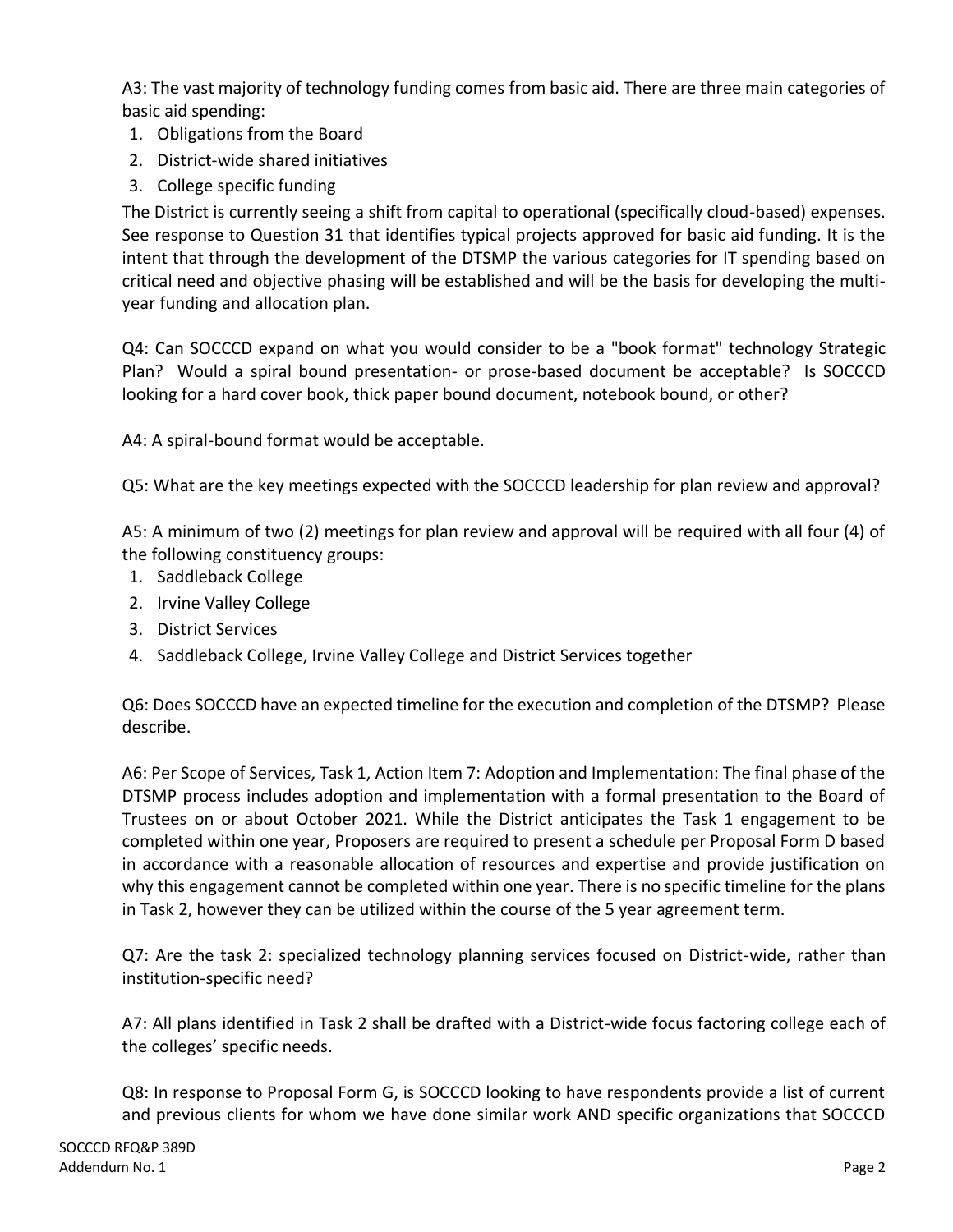can contact to provide commentary on our ability to complete this work based on their experience with us?

A8: Yes. The District intends to contact the listed references as part of its due diligence.

Q9: How many references does SOCCCD desire in response to this RFQ&P?

A9: The District recommends that respondents list as many references as possible, but no less than five (5) references in the past five (5) years.

Q10: In the firm information (p22), would SOCCCD consider admission of new partners a change in control/ownership of the firm?

A10: Yes. Each team member assigned to the District shall demonstrate the relevant experience either individually or cumulatively to perform and deliver the services identified in the RFQ&P.

Q11: Does SOCCCD look to have respondents list all the exceptions to the three sources of contract terms and conditions: General Terms & Conditions, Information Technology Professional services agreement, and the administrative services agreement?

A11: The District will not accept any exceptions to the General Terms & Conditions Proposal Form F.

In regard to exceptions for the Information Technology Professional Services Agreement and the Foundation's Administrative Services Agreement, Proposer shall submit any and all exceptions on a separate tab for each of the agreements per the instructions listed within the RFQ&P:

As part of the proposal submission, indicate in a separate Tab of the RFQ&P Response the Respondent's acceptance of all terms and conditions set forth in the Agreement. If there is any term or condition of the Agreement, which a Respondent requests to be modified, the Respondent must: (i) specifically identify such term or condition; and (ii) set forth the specific text of the modification requested for each such term or condition. Notwithstanding any requested modification to any term or condition of the Agreement, no such modifications are binding on the District or enforceable against the District unless the District affirmatively and specifically accepts any such requested modification.

Significant consideration will be given to Proposers who have limited to **no** exceptions to the Information Technology Professional Services Agreement and the Foundation's Administrative Services Agreement.

Q12: In the suggested Table of Contents for the plan, section 9 Appendices lists "Cost benefit analysis" and "Total cost of ownership". To what extent is SOCCCD looking for the selected vendor to perform these analyses on recommended IT initiatives? Would SOCCCD agree that these would be limited to only high value and high priority initiatives? Also, what level of specificity is desired? For example, would a range of values be acceptable?

A12: The District expects the selected Proposer to perform the analysis for all high value and high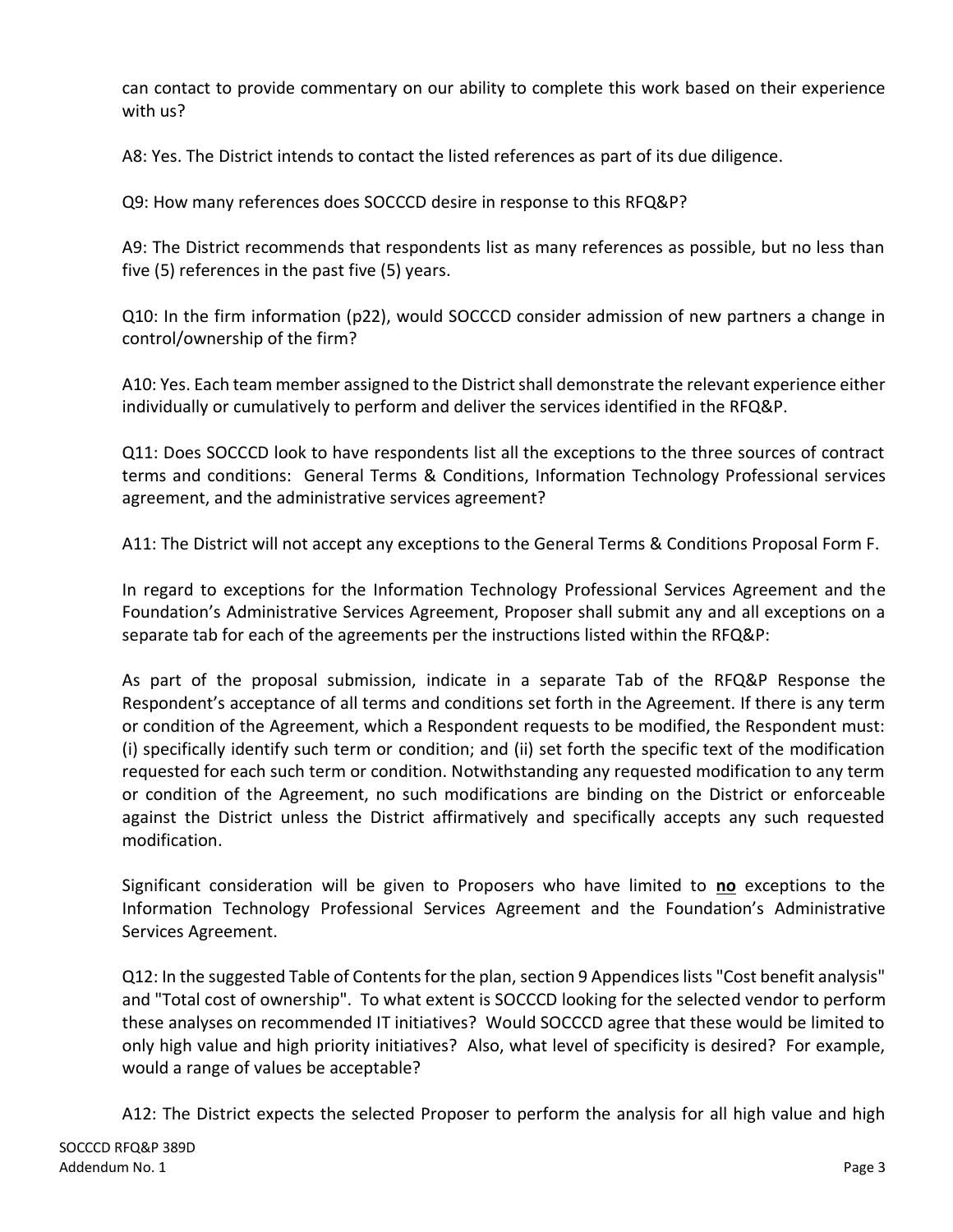priority IT initiatives. A range of values will be acceptable so long as the initiatives are separate and do not overlap.

Q13: While it is not specified in the list of actions required, does SOCCCD envision that leadership will review and assist in prioritizing recommended initiatives?

A13: Yes.

Q14: Will SOCCCD agree that the "comprehensive analysis and justification" listed in Task 1 DTSMP Deliverable #2 be limited to those high value, high priority initiatives where implementation cost and benefit information is readily available?

A14: See A12.

Q15: Will SOCCCD provide annual budgets for IT for the years of the planning horizon and anticipated growth or assumptions?

A15: Funded basic aid requests are made on an annual basis and are available online at the District's website. Budgets are allocated based on priorities. The DTSMP along with its anticipated growth assumptions and priorities will influence budget allocations, hence the requirement to have Proposers develop a Sample Implementation and Funding Allocation Plan per Appendix F.

Q16: Will SOCCCD consider extending the due date in light of the Labor Day holiday, and to offer 2 weeks after the receipt of answers to questions submitted?

A16: No.

Q17: Will the EMSP's and the FMP's be completed prior to the start of the District-wide Technology Strategic Plan project.

A17: Link to the recently completed EMSP (June 2020 Board Agenda Item #s 4.1 and 6.1): [http://socccd.granicus.com/GeneratedAgendaViewer.php?view\\_id=4&clip\\_id=728](http://socccd.granicus.com/GeneratedAgendaViewer.php?view_id=4&clip_id=728) Link to the recently completed FMP (July 2020 Board Agenda Items # 4.1 and 6.1): [http://socccd.granicus.com/GeneratedAgendaViewer.php?view\\_id=4&clip\\_id=729](http://socccd.granicus.com/GeneratedAgendaViewer.php?view_id=4&clip_id=729)

Q18: Technology continues and is expected to change at a rapid pace, what are the expectations of a 10-year plan given the pace of innovation?

A18: The District anticipates the DTSMP to address and recommend technology needs within the 0-5 years term. In regards to years 5-10, the District expects the Proposer to have the insight and industry acumen, knowledge and understanding of where technology is heading. Proposers shall develop the long term plan based on strategies/solutions that will help the District adapt its technology platforms, professional development and protect the technology investments in preparation for the changing trends.

Q19: Can you please provide an organization chart?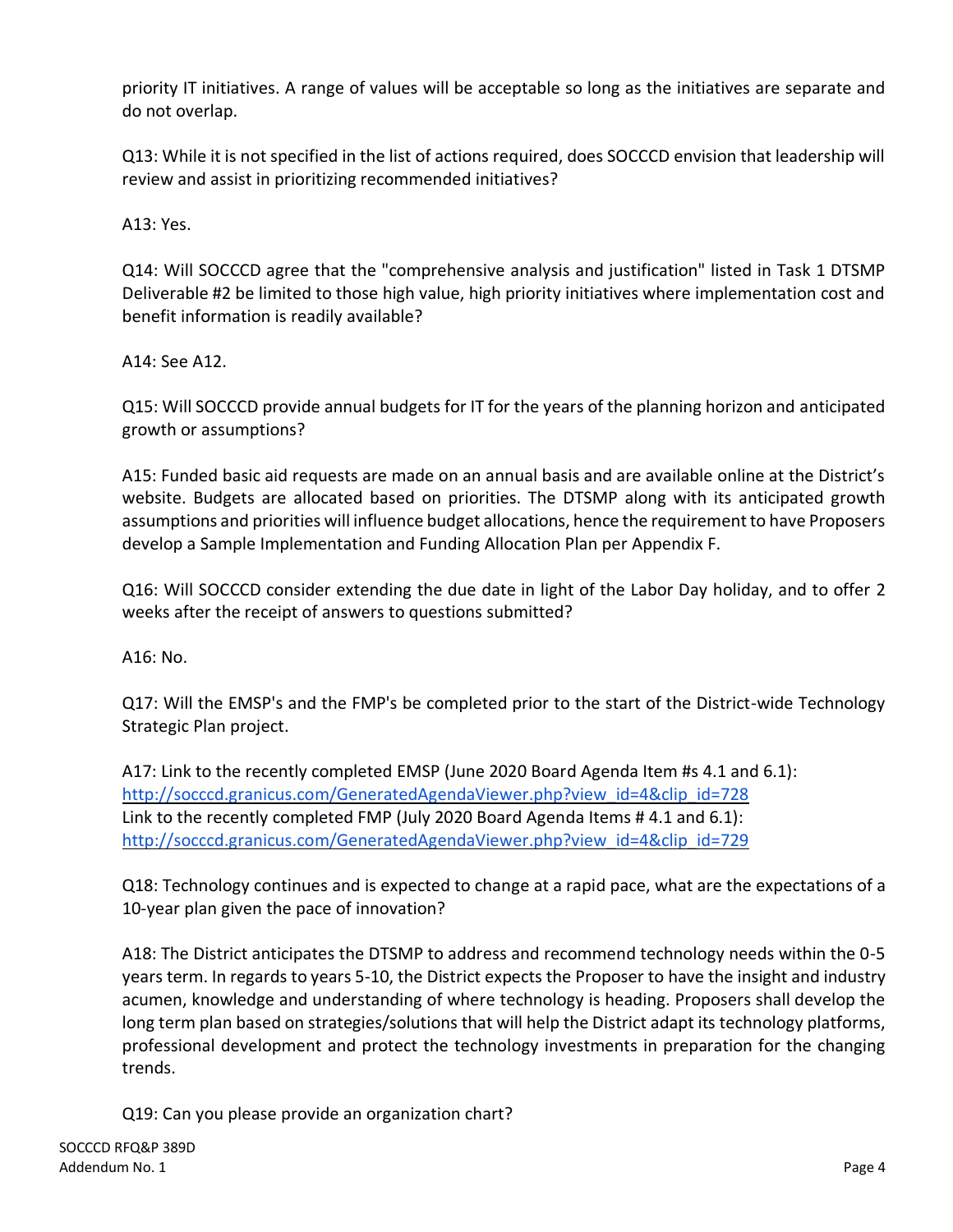A19: The organization charts are available on the District and college websites.

Q20: Can you please provide a description and supporting diagrams of your current applications and technology landscape?

A20: This information will be provided to the awarded firm.

Q21: Is there an expected end date for the delivery of the District-wide Technology Strategic Plan?

A21: See A6.

Q22: What internal District resources will be assigned to support the District-wide Technology Strategic Plan?

A22: Substantive time will be provided with each of the four constituency groups as identified in A5.

Q23: Who is the project sponsor?

A23: Bob Bramucci, Vice Chancellor of Technology and Learning Services

Q24: For Task 2, please provide additional details on these initiatives in terms of scope, goals, and expected deliverables.

A24: Based on the information provided for each of the plans identified within Task 2 of the RFQ&P, the Proposer shall define and develop each of the plans based on their industry knowledge and expertise.

Q25: Is there an incumbent?

A25: See A47.

Q26: Who will be involved in the collaboration process?

A26: See A5.

Q27: Does the current leadership team have a good understanding of the technical direction or will the vendor selected be required to build a plan from the ground up? Is this documented?

A27: The expectation is that the awarded firm will provide direction and recommendations based on their industry expertise, knowledge and accumen.

Q28: There is mention of an October 2021 delivery date – what is the actual expected timeline to deliver the final version of the end product?

A28: See A6.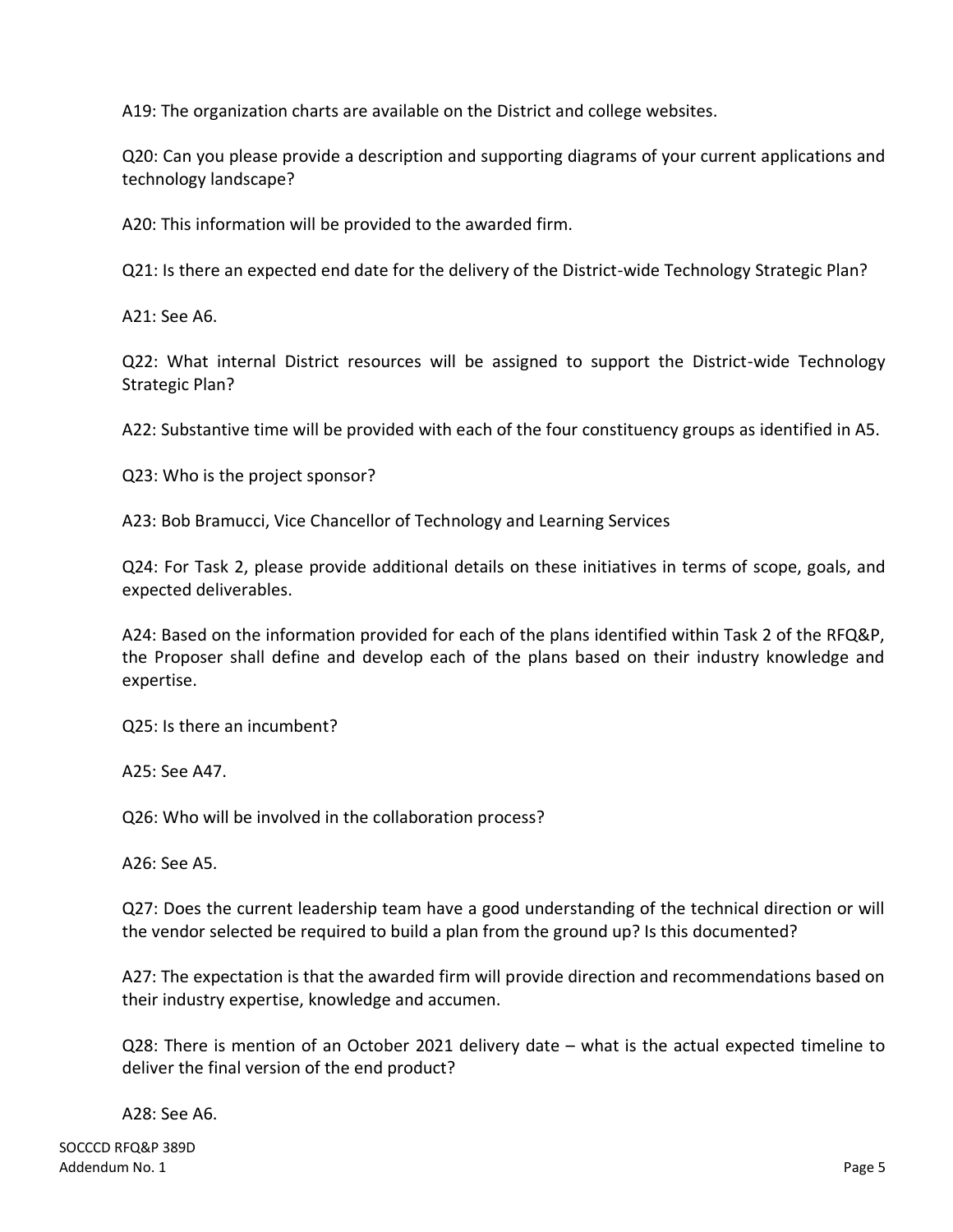Q29: What is the relationship of the Foundation to SOCCCD regarding this Technology Master Planning initiative?

A29: The Foundation for California Community Colleges CollegeBuys Program (Foundation) is the official nonprofit auxiliary organization for the California Community Colleges Chancellor's Office. The Foundation brings with it the ability to enter into an Agreement on behalf of the 72 California Community College Districts.

The District is the issuing agency for this RFQ&P in partnership with the Foundation. The awarded firm will enter into an Agreement with the District (See Appendix D: Sample District Information Technology Professional Services Agreement) and a separate Agreement with the Foundation on behalf of the 72 California Community College Districts (see Appendix E: Sample Foundation Administrative Services Agreement).

Q30: What is the present status of the EMSP and FMP? Will they be completed and available as inputs at the start of the DTSMP process? If not, please provide a schedule for their completion.

A30: See A17.

Q31: For scoping purposes, can SOCCCD provide a general list of the DTSMP candidate projects/initiatives?

A31: The below list of basic aid projects are for the current fiscal year as proposed by the District-wide Technology Council. This list may be used as a guide/resource for purposes of understanding and developing the requirements of this initiative.

- I) CSIS and Workday Systems Projects
	- 1. SIS: State Compliance and College Requests
	- 2. Workday HR/Finance System FY 2020-2021
- II) District-wide Projects
	- 1. Attendance Tracking
	- 2. Block Registration Phase 2
	- 3. Data Integration Phase 2 Financial Aid
	- 4. District-wide Business Continuity Technical Planning
	- 5. District-wide Data Backup Refresh
	- 6. District-wide Infrastructure Cloud Services
	- 7. District-wide Private WAN Network Refresh
	- 8. District-wide Vulnerability Assessment
	- 9. InFORM Data Warehouse Upgrade Assessment on Reporting Portal and Existing Reports
	- 10. Instructional Management System (IMS) Upgrade
	- 11. MAP Enhancements/Guided Pathways Support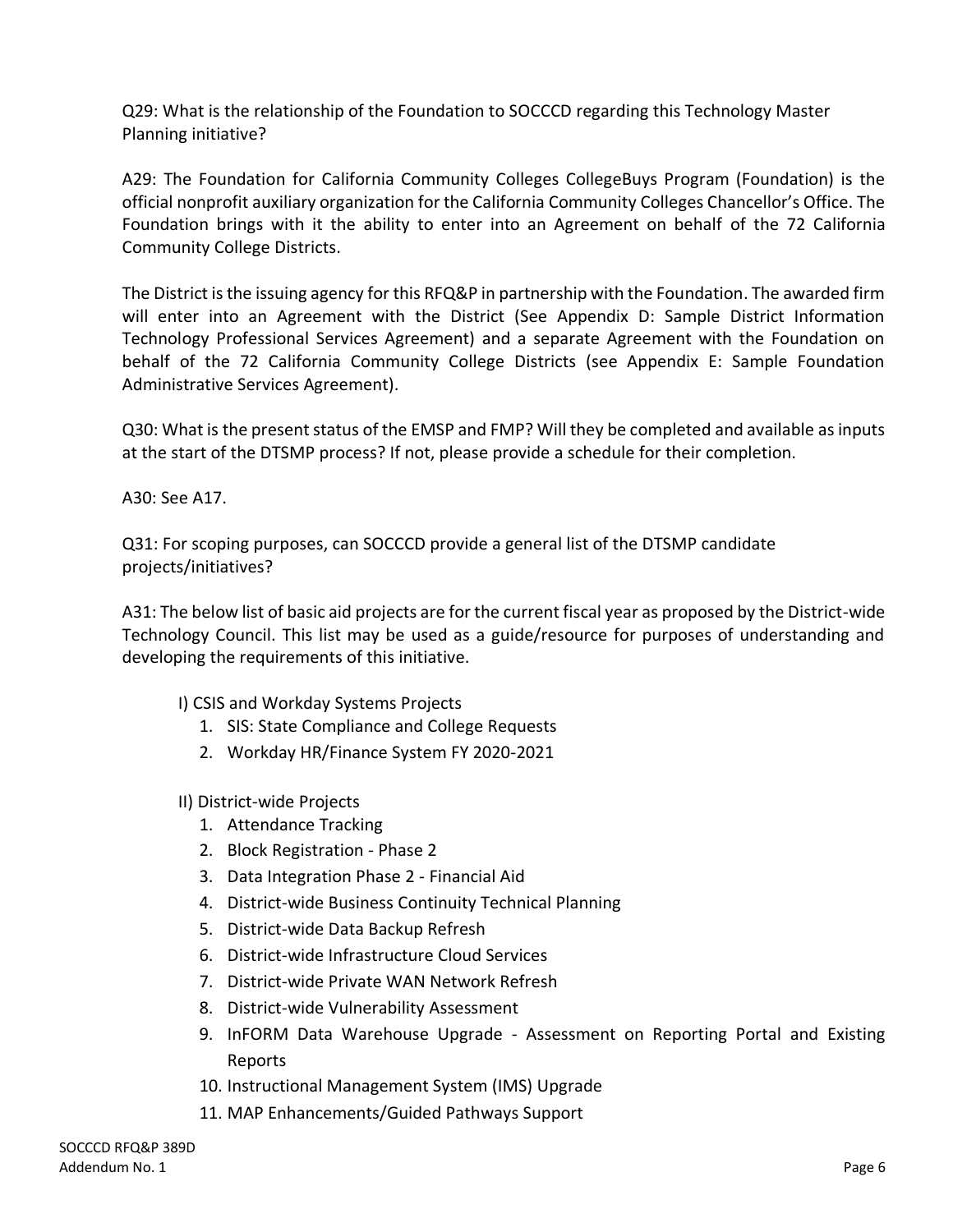- 12. Service Desk and EDR Security
- 13. SIS Architecture Upgrade Phase 2
- 14. SIS Development Process Improvements
- III) Saddleback College Projects
	- 1. Cabling Plant Refresh
	- 2. Classroom Technology and Audio-Video Refresh
	- 3. College-wide Data Backup Refresh
	- 4. Computer Refresh
	- 5. Data Center Relocation
	- 6. Domain Name System (DNS)
	- 7. Intermediate Distribution Facility (IDF) Refresh
	- 8. Physical Telecommunications Infrastructure Upgrade
	- 9. Signage and Infrastructure: Outdoor Athletic Venues
	- 10. Storage Area Network
	- 11. Virtual System Refresh
	- 12. Wireless Expansion
- IV) Irvine Valley College Projects
	- 1. College-wide Data Backup Refresh
	- 2. Computer Desktop Refresh
	- 3. Live Oak Terrace (LOT) Conversion into an Outdoor Theater (Technology Only)
	- 4. New Marquees
	- 5. Signage and Infrastructure, Outdoor Athletic Venues

Q32: For Task 1, Process 2, how many committee and board presentations should be planned?

A32: There shall be a minimum of two (2) meetings with each of the four (4) constituency groups. Up to two Board presentations may be required.

Q33: Are there other final presentations that will be required beyond the Board and committee groups listed?

A33: The final presentation of the DTSMP will be to the District's Board of Trustees.

Q34: For Task 1, Action Item 2, are specific named/branded software packages and hardware platforms to be evaluated/identified or is this a performance requirement for classes of software and hardware?

A34: This is a performance requirement for classes of software and hardware.

Q35: Since Task 2 planning scopes are a la carte, will the timing of these efforts be within the overall schedule of the DTSMP to be completed by October 2021 or are these on a completely independent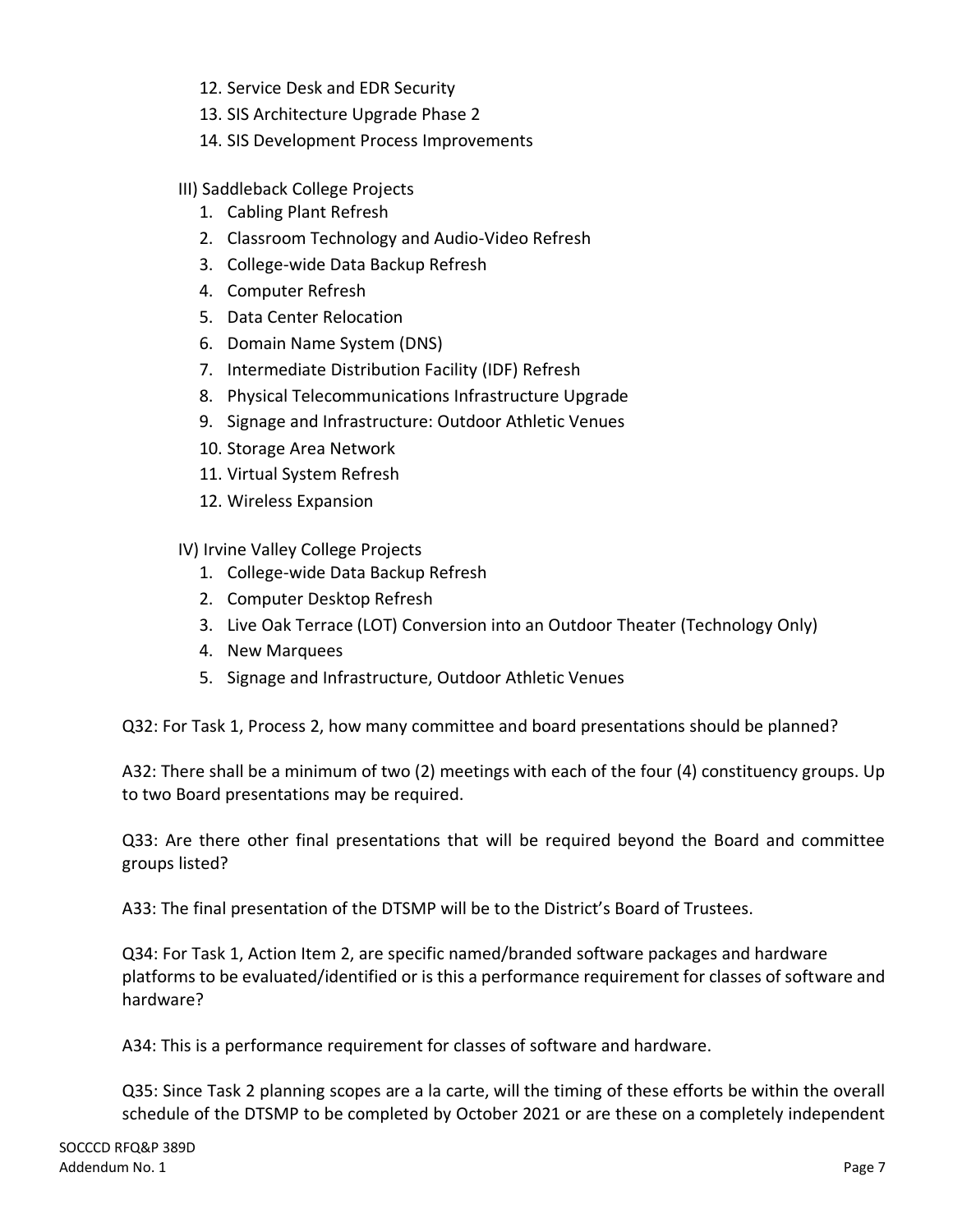timetable? What assumptions can be made about durations and deadlines for each of the individual tasks?

A35: The plans identified in Task 2 are not not completely independent of the DTSMP schedule in Task 1. The District, at its discretion, may choose any one or more of the plans in Task 2 to be developed in parallel and/or complimentary to the DTSMP. The proposing firm shall ensure that sufficient bandwidth, capability, resources, and project sufficiencies are in place to support the District's needs.

Q36: For Task 2, Distance Education Infrastructure Plan, what are the District's current solutions for the key platforms listed (learning management system, student information system, lecture capture and transcription, plagiarism detection, accessibility checkers, media libraries, training and help desk systems)? In addition, can SOCCCD provide a list of student-facing systems?

A36: Current solutions and a list of student-facing systems are listed below.

## District Services:

| <b>Student Facing Systems:</b> | Description                                              | <b>Administered By</b> |
|--------------------------------|----------------------------------------------------------|------------------------|
| MySite                         | Portal for Student Information System; Academic Planning | SOCCCD                 |
| CampusLogic                    | Portal for Financial Aid information                     | 3rd Party              |
| Nelnet                         | Portal for Student Financial Disbursements               | 3rd Party              |
| SmartSchedule                  | Schedule of Classes                                      | SOCCCD                 |
| <b>SEVIS</b>                   | Portal for International Students                        | 3rd Party              |
| Academic Works                 | Portal for Scholarship applications and management       | 3rd Party              |
| SARS                           | Appointment Scheduling                                   | 3rd Party              |
| Advocate                       | Portal for Disciplinary Case Management                  | 3rd Party              |
| Outlook                        | College Email Application                                | SOCCCD                 |

|  | <b>Other Systems</b> | Description                     | <b>Administered By</b> |
|--|----------------------|---------------------------------|------------------------|
|  | <b>IMS</b>           | Instructional Management System | SOCCCD                 |
|  | Ivanti               | Help Desk System                | SOCCCD                 |

Saddleback College and Irvine Valley College: Click on the link below: [https://docs.google.com/spreadsheets/d/1JLRzHqae7rZOKd3E-](https://docs.google.com/spreadsheets/d/1JLRzHqae7rZOKd3E-FEWrXKZBRhwiRwYIBWFfnlJTuY/edit?usp=sharing)[FEWrXKZBRhwiRwYIBWFfnlJTuY/edit?usp=sharing](https://docs.google.com/spreadsheets/d/1JLRzHqae7rZOKd3E-FEWrXKZBRhwiRwYIBWFfnlJTuY/edit?usp=sharing)

Q37: For Task 2, Cloud Solutions Plan, can SOCCCD provide a list of which cloud platforms they currently use and a list of what they are hosting in the cloud?

A37: The District is currently utilizing AWS and are currently evaluating Azure. One product, (Smartschedule) has been architected in AWS.

Q38: What is SOCCCD's desired timeframe for this project? Do you have specific start and end dates in mind? Are there any other particular milestones that need to be considered?

A38: See A6.

Q39: What is SOCCCD's expectation for conducting work on-site?

A39: Any work on-site would be limited to essential activities. However, in the current environment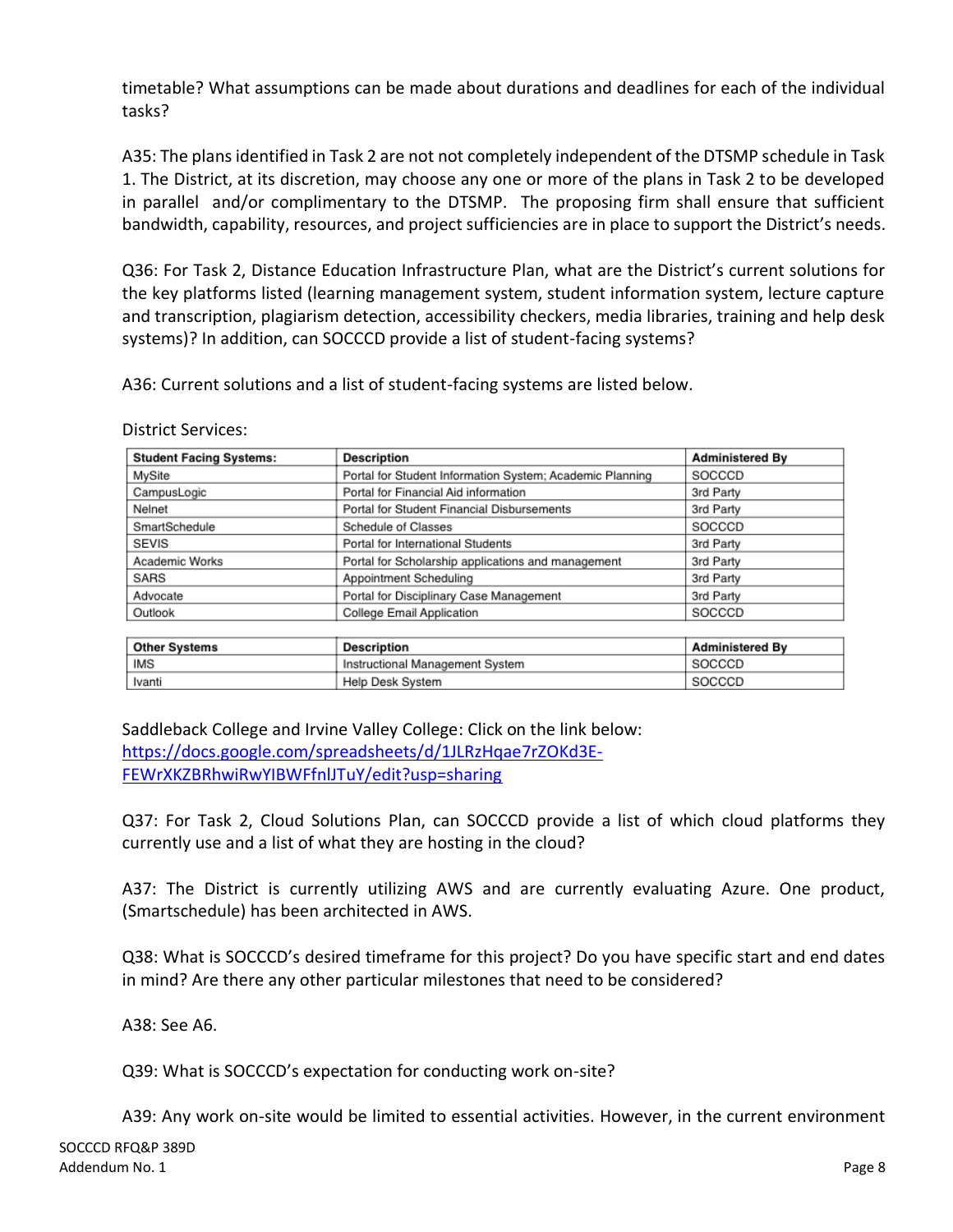all such initiatives are taking place on online/virtual platforms.

Q40: How is the IT department organized between the District and the three campuses?

- A40: 1) Information Technology Department in District Services
	- 2) Media Services and Broadcast Systems at Saddleback College
	- 3) Media Services at Irvine Valley College

Q41: What IT services does the District provide, and what is provided by each campus?

A41: In general, the colleges are responsible for classroom computing, distance education and the local wireless network. District Services is responsible for the District-wide wired network, the security architecture, and academic and administrative computing.

Q42: What is the current IT governance structure at SOCCCD?

A42: See A19.

Q43: The RFP states that "The awarded firm will enter into an Agreement with the District (See Appendix D: Sample District Information Technology Professional Services Agreement) and a separate Agreement with the Foundation on behalf of the 72 California Community College Districts." Can you clarify what this means? Are the 72 Community College Districts able to use this agreement to contract with the awarded firm for similar project services?

A43: The result of this RFQ&P will result in two contracts being awarded (one with SOCCCD and one with the Foundation). The contract with the foundation will be the contractual vehicle from which the 72 California Community College Districts will be able to "piggyback" and leverage from. The award of contract by the Foundation **is not a guarantee of work** with the 72 California Community College Districts, the Foundation contact serves as a vehicle/opportunity for other districts to leverage at their discretion.

Q44: In Section 2 of the RFP, do the "Accessibility Requirements" apply to this RFP?

A44: Accessibility Requirements will apply to the services and output rendered from this RFQ&P.

Q45: In Proposal Form A (Letter of Interest and Approach, Cover Letter and Proposer Firm Information), there is a section for "Proposer Firm Information" which includes a number of questions for bidders to respond to. In our proposal, do we complete and return these pages from the RFP, or can we recreate this information in a Word document?

A45: Proposers can recreate the information in a Word document so long as all of the original language, format and order is the same as presented in the RFQ&P.

Q46: May we recreate the information in Proposal Form E (Fee and Rate Proposal) in Word to make it easier to provide this information in our proposal? Or do we need to fill out and return Form E as found in the RFP?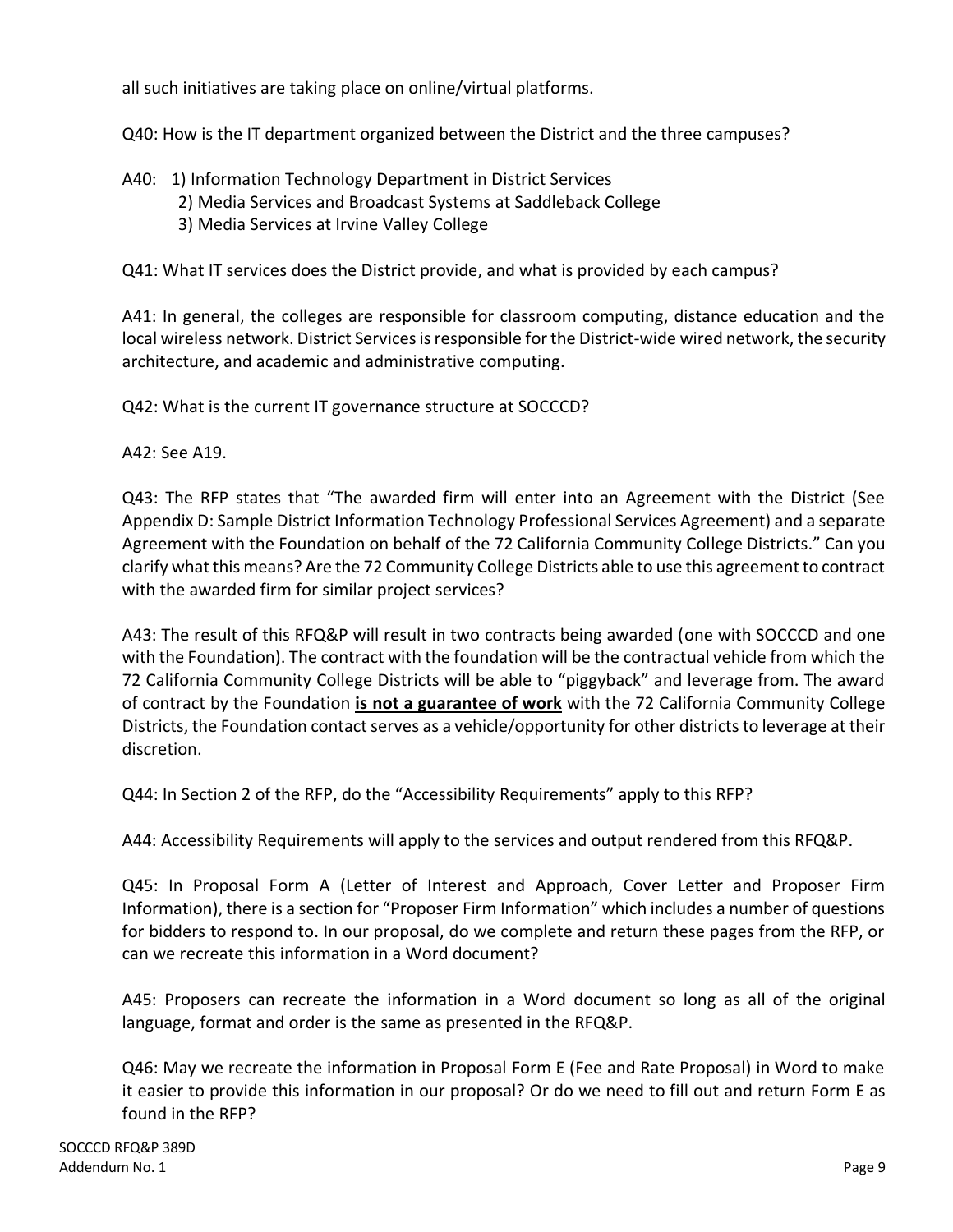A46: Proposers can recreate the information in Proposal Form E so long as all of the original language, format and order is the same as presented in the RFQ&P.

Q47: Did SOCCCD and/or the Foundation hire an external consultant to develop SOCCCD's 2015 – 2020 Technology Plan? If yes:

- a. What vendor(s) conducted the work?
- b. What was the dollar value of the contract?

A47: The SOCCCD's 2015-2020 Technology Plan is exclusive to the District and was developed without the input of an external consultant. The Foundation has no association or bearing on the District's 2015-2020 Technology Plan. At no point through the engagement will the Foundation be involved in the development of any technology plan for any district (the Foundation's role is limited to awarding a piggybackable contract with the technology consultant for use and leverage by the 72 California Community College Districts).

The District-wide Technology Plan Task Force met over the period of November 2011 through August 2015 to draft the SOCCCD 2015-2020 Technology Plan. The plan was then submitted to the Districtwide Technology Committee for final revisions. The plan was approved by the members of the Districtwide Technology Committee on December 17, 2015 and approved by the District's Board of Trustees on September 26, 2016.

Link to the 2015-2020 Technology Master Plan (September 26, 2016 Board Agenda Item # 7.3): [http://socccd.granicus.com/GeneratedAgendaViewer.php?view\\_id=4&clip\\_id=585](http://socccd.granicus.com/GeneratedAgendaViewer.php?view_id=4&clip_id=585)

Q48: Do you have a budget estimate or not-to-exceed threshold for this project that you can share? If yes, please provide detail.

A48: The District is sensitive to the overall project cost, hence firms shall base their responses on the scope of services to be rendered.

Q49: The Program Overview section refers to the outcome of this project as a "new" DTSMP. Can you provide a copy of the most recent previous DTSMP, or instructions on how to access it?

A49: See A47.

Q50: Will any of the Scope of Services be done on behalf of, or involve participation from, the Foundation?

A50: No.

Q51: If a conflict in scope/contract shall occur between the SOCCCD in Appendix D or the Foundation in Appendix E, which one shall take precedence?

SOCCCD RFQ&P 389D Addendum No. 1 Page 10 A51: The two agreements are distinct and independent of each other and shall be treated as such. The scope of the RFQ&P is meant to be incorporated into the scope of the agreement and should be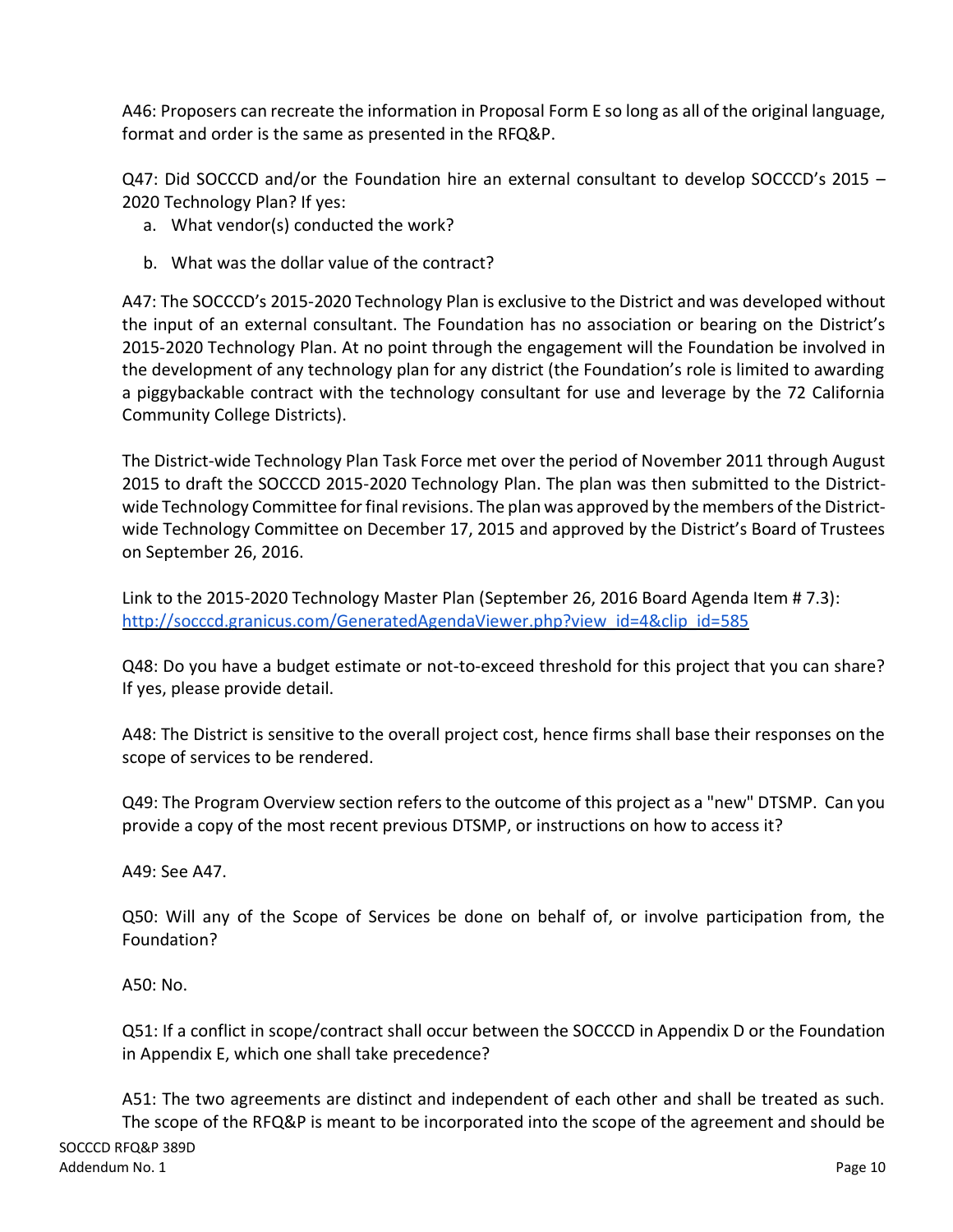complimentary. Any conflict between the RFQ&P scope and the two agreements should be addressed by the Proposer within the listing of exceptions per A11.

Q52: The proposal structure is clearly articulated. Can proposals include a Table of Contents ahead of "Letter of Interest and Approach, Cover Letter and Proposer Firm Information" and Proposal Form A; and if so, will this be included in the 2 page limit?

A52: Yes, a Table of Contents can be included and it would not count towards the page limit of Proposal Form A.

Q53: The introduction paragraph for Task 1 DTSMP Deliverables ends with "The final product will include, but not be limited to:" Does this mean that the District might add additional requirements at some future point in time, or does it mean that respondents can expand on the list of deliverables if we feel proposing additional deliverables is in the best interest of the District?

A53: The expectation is that Proposers can expand on the list of additional deliverables if it is in the best interest of the District.

Q54: Can you confirm that the District's executive leadership team is the Board of Trustees and Chancellor, or if there are other members so that we can scope the orientation meetings accordingly?

A54: The District's executive leadership team comprises of the Chancellor, two College Presidents and Vice Chancellors. The Board is not part of the executive team.

Q55: Please confirm that all District offices are at the Saddleback College campus in Mission Viejo.

A55: The District Services offices are located in the HS Building at Saddleback College.

Q56: The introduction to Task 2 states that "Services identified within Task 2 are considered additional and as-needed." Does this mean that these may be requested at the District's option?

A56: Yes, these are all optional services that the District intends to pick and choose from as-needed when needed.

Q57: What level of detail does the District expect respondents to provide for the Task 2 Services, and is the response to these Services included within the 5-page limit for Proposal Form C?

A57: See A24 in regard to the level of detail expected. The District will increase the page limit to 7 pages for Proposal Form C.

Q58: Has the District conducted any recent evaluations of its technology environment, systems, and services, that can be made available to the selected firm?

A58: The evaluations are classified and will only be provided as-needed to the awarded firm.

Q59: Are IT services currently provided by District employees, a managed services contract, or a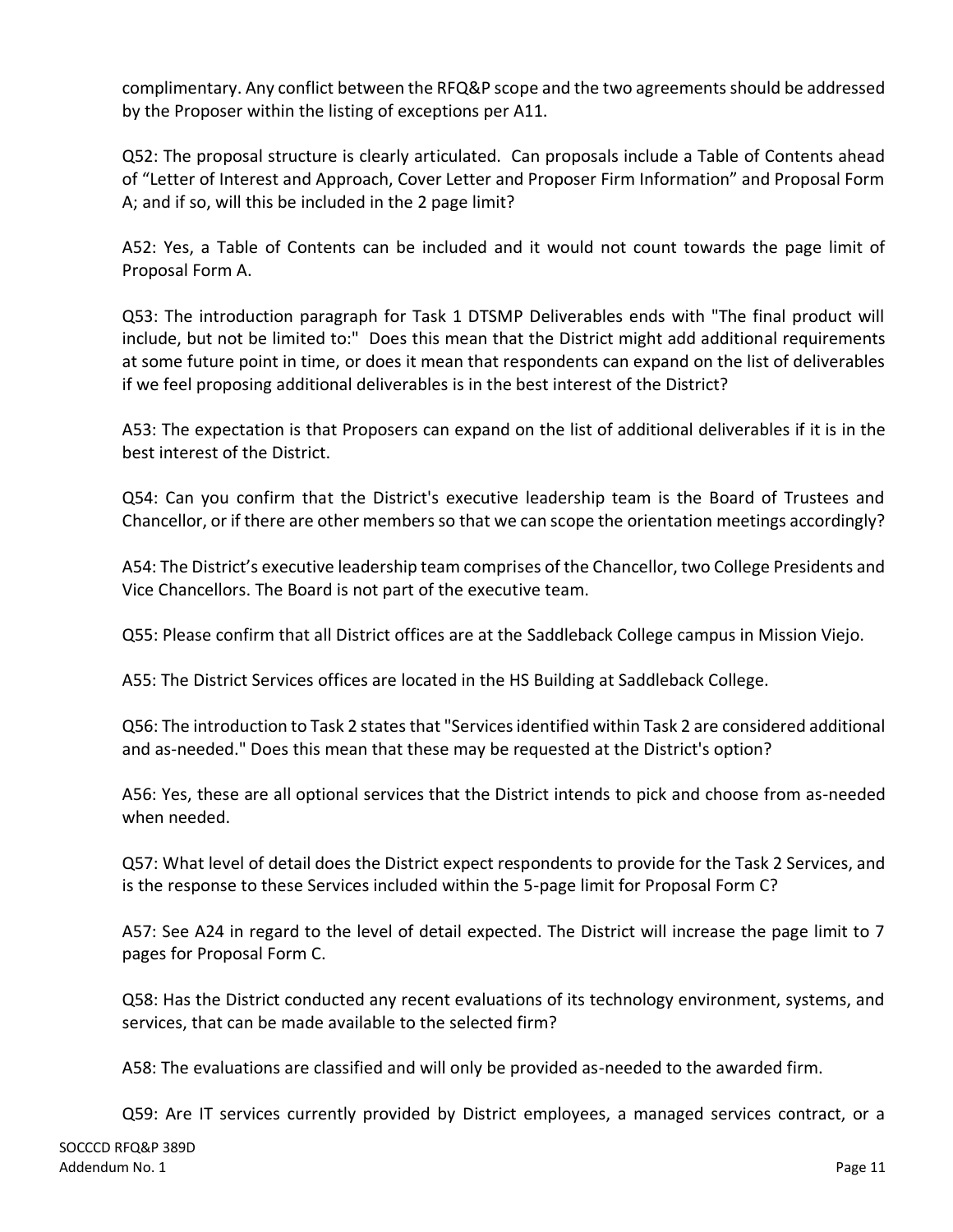combination? If a combination, can you please describe how the workload is split between employees and the services provider(s)?

A59: A combination. The workload is split on a project by project basis.

Q60: Instruction 10 on Proposal Form C requests information on just one instance where a firm's Technology Strategic Plan was adopted and executed, and requests links to 3 to 5 similar Technology Strategic Plans. Since online availability of a client's Strategic Plan is under that entity's control, it's possible that fewer than 3 online plans may be available. How would the District like respondents to address such a circumstance?

A60: Technology Strategic Plans for educational institutions are Board approved and publicly available. If the plan is no longer available on the educational institution's website, then a pdf copy of the plan shall be provided.

Q61: Can Proposal Forms and Appendices which need to be completed be made available in MS Word format for ease of use?

A61: Proposers can recreate Proposal Forms and Appendices so long as all of the original language, format and order is the same as presented in the RFQ&P.

Q62: One of the items listed in the Sample Table of Contents for the DTSMP is a Service Catalog with Service Level Agreements. Can you confirm that the District expects a Service Catalog and SLAs to be developed with this project, and does the District currently have a Service Catalog?

A62: Yes, the District expects a Service Catalog and SLAs to be developed with this project. The Sample Table of Contents (TOC) was developed by a workgroup. The group's expectation is that each item in the TOC is in scope for the DTSMP. We do not currently have a formal service catalog.

Q63: What is the approved budget for the Scope of Services of this RFQ&P, and is that for Task 1 only or does it include all of the items in Task 2?

A63: See A48.

Q64: Will it include all 113 community colleges?

A64: See A43.

Q65: Can you provide a list of meeting attendees with the Addendum?

A65: Yes. A list of attendees is attached to this Addendum.

Q66: Later please repeat the email address for confirmation of call attendance.

A66: The email is: [purchasing-dept@socccd.edu](mailto:purchasing-dept@socccd.edu)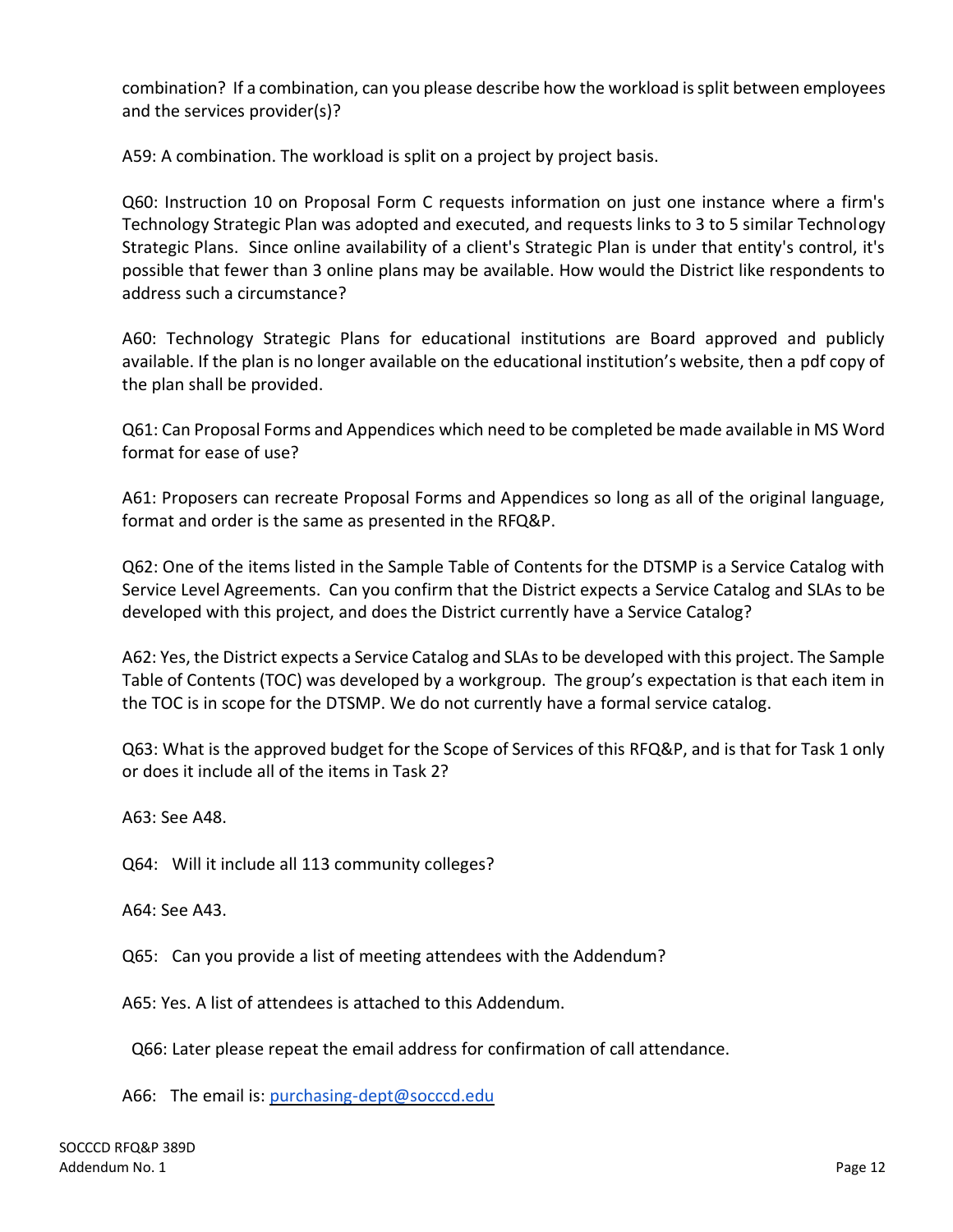Q67: Is SOCCCD looking for three plans -- one each for the member schools and one for the district? Does the 5 page limit include the methodology and approach for task 1 & 2?

A67: The District is expecting one comprehensive overarching District-wide plan that addresses the technology needs from both of the colleges tied into one cohesive master plan. It is the intent that the DTSMP will be developed with a modular approach to detail and identify technology needs for each of the two colleges.

Q68: Since it sounds like pricing could be leveraged by other CCDs under the piggyback arrangement, how are we to account for pricing unique to SOCCCD when other CCDs are variable sizes and corresponding level of effort?

A68: Present the most competitive pricing factoring minimally the following as the basis of your pricing:

1) Synergies related to resources, information, technology platforms, and approach.

2) Common approach to addressing shared technology challenges amongst CCDs

The pricing shall be proposed based on the size and scale of the District's (SOCCCD) engagement. The price proposal submitted in response to this RFQ&P, shall then become the basis for negotiations and finalization of pricing for the Foundation Contract.

Q69: Are there limitations with responding to both tasks or only one task? For example, can a firm be awarded both tasks?

A69: The contract will be awarded to one firm that demonstrates the capability to deliver the most comprehensive experience, expertise, approach, pricing, and methodology to both Task 1 and Task 2.

Q70: Is the 2 page limit inclusive of BOTH the cover letter and the letter of interest

A70: Yes. There is no page limit for the Proposer's Firm Information.

Q71: What is the plan for on-site efforts for the meetings and assessments during Task 1 with COVID-19?

A71: See A39.

Q72: So are you looking for a Fee Sheet for each individual staffed to the project covering all actions they are working on?

A72: Follow the instructions listed as listed in Proposal Form E.

Q73: Must all references be higher ed?

A73: Higher Education references, while preferred, are not mandatory.

Q74: Is there anticipated project completion date (when the deliverable shall be provided)?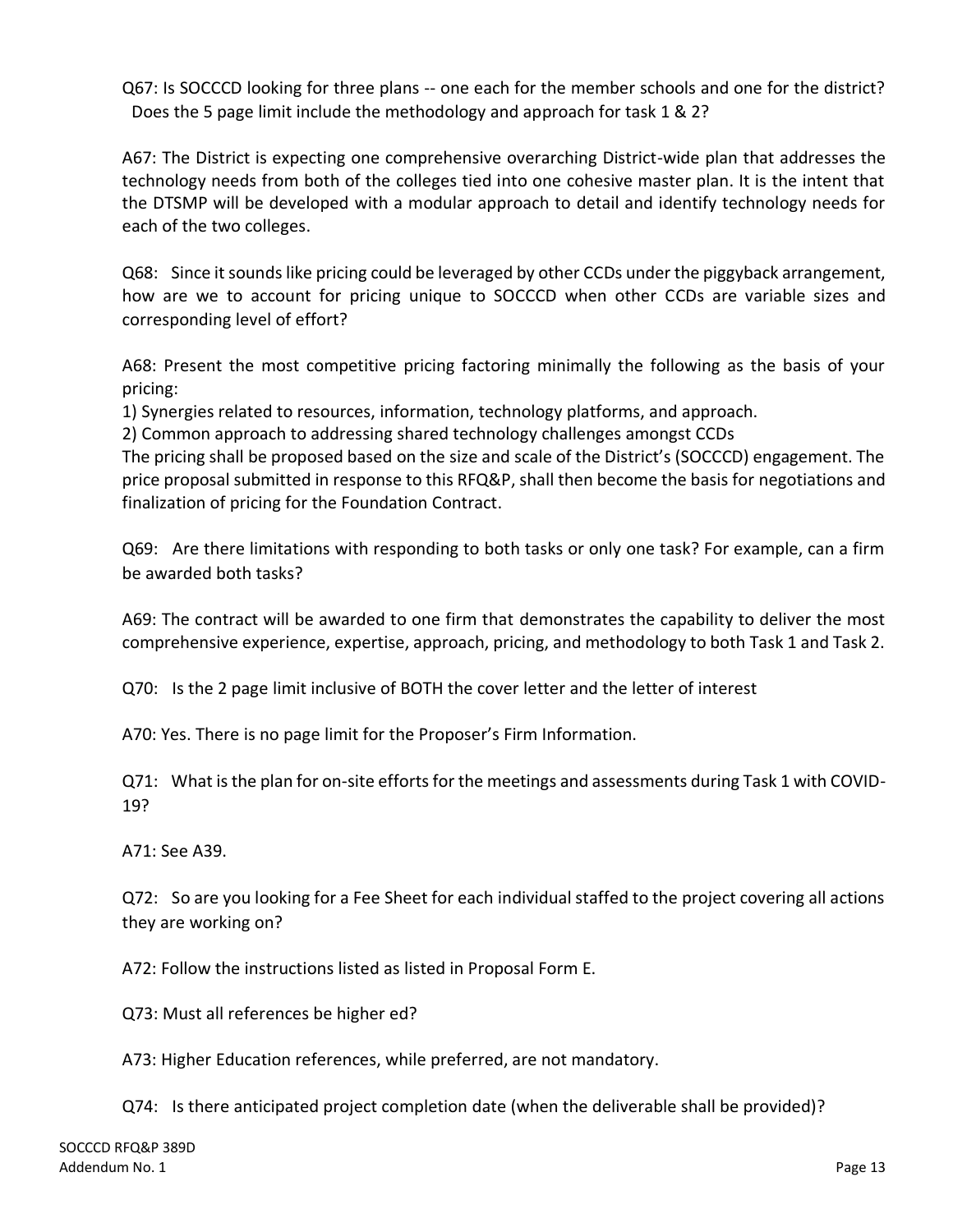A74: See A6.

Q75: Will all projects identified be required to have a funding and allocation plan - Can SOCCCD describe the typical funding sources it would take advantage of for strategic technology initiatives?

A75: See A15.

Q76: Have you informed all Community colleges Technology Directors?

A76: Upon finalization of the Foundation contract, the Foundation will send a notification systemwide letting all districts know that a piggybackable contract for DTSMP Development Services is available for their leverage and use at their discretion.

Q77: Will more information/data (network diagrams, configurations, etc) be provided to price out tasks?

A77: Due to the sensitive nature, this information may be released to the awarded firm as determined by the District.

Q78: Does the resource list need to be the exact resource resumes who will be conducting the work or are sample scrubbed resumes sufficient?

A78: One page resumes for each individual identified as part of the project team shall be submitted per the instructions listed within Proposal Form B.

Q79: Will the District share the manufacturer of existing infrastructure? Is there a preference to stay with this manufacturer?

A79: There are various manufacturers utilized within the District. There is no specific preference or allegiance to any manufacturer.

Q80: Will the District consider expanding the page limit for Proposal Form A (Letter of Interest and Approach, and Cover Letter)?

A80: No.

Q81: Are the existing district Technology Standards available for reference?

A81: Formal technology standards do not exist and a comprehensive set of District wide technology standards will need to be developed as part of the DTSMP.

Q82: Will SOCCCD work with the vendor to achieve compliance with accessibility standards -- will there be a POC for questions, for example, and a person to speak with to resolve questions? Will this be limited to final versions of the task 1 and task 2 deliverable documents.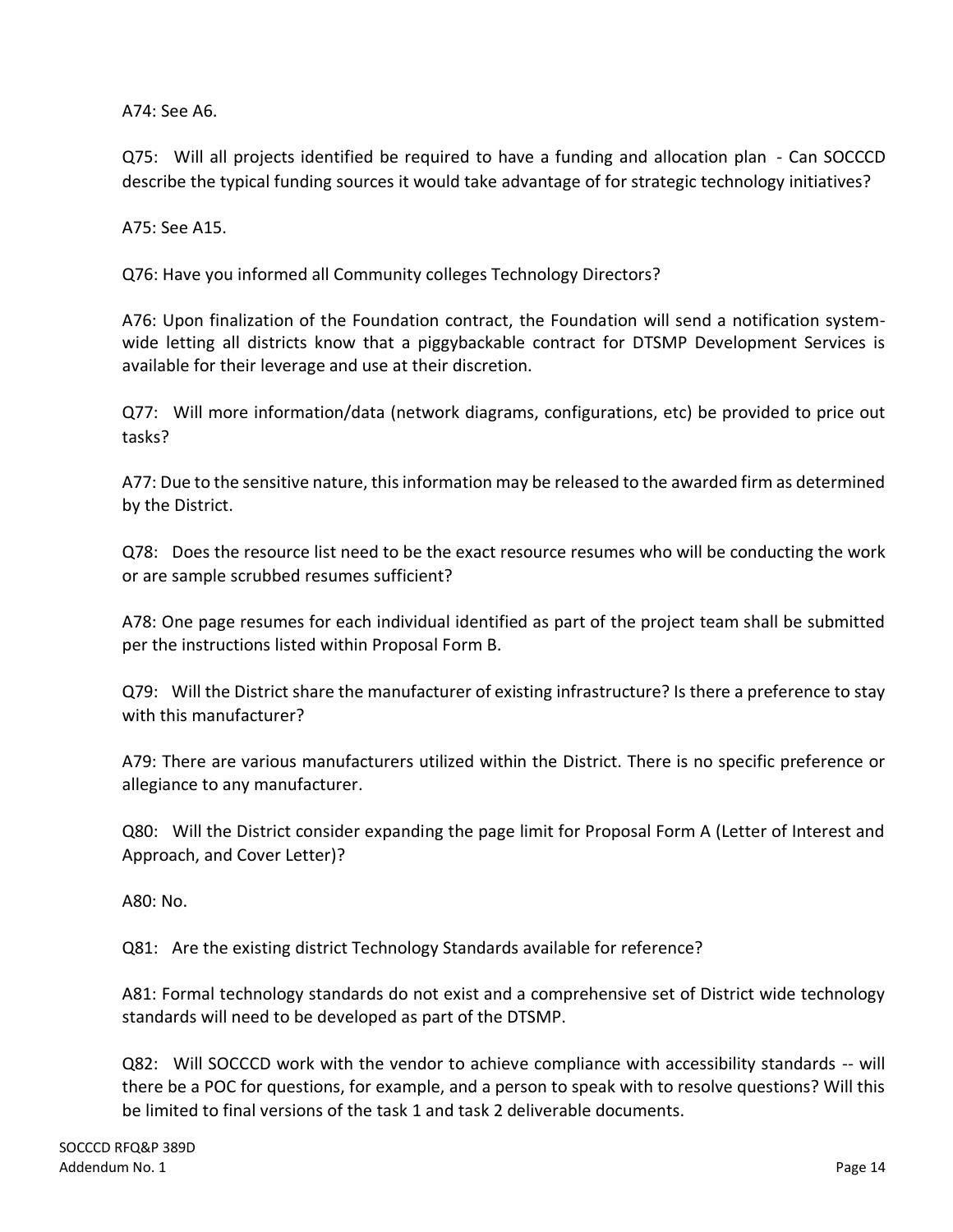A82: A point of contact will be provided to resolve questions.

Q83: Can you provide a list of the firms who attended this conference call?

A83: See A65.

Q84: Is there a specific driver for doing this plan now? Can SOCCCD share this with us ?

A84: Having a Technology Master Plan is an accreditation requirement and the current plan goes through 2020. The Technology Master Plan requires that the EMSP and the FMP plans are finalized prior to developing the Technology Master Plan.

Q85: Will the winning contractor be restricted from participating in the future District Technology projects?

A85: No. The District does not foresee a potential for a conflict of interest or competitive advantage in relation to this question.

Q86: Will there be additional RFPs to deploy task 2 plans that come from this RFP

A86: No.

Q87: Will SOCCCD evaluate proposers on the overall fees or the hourly rates? Since this is a final fixed fee proposal (not hourly, not to exceed), will the hours provided only be used as an estimate?

A87. The District will evaluate Proposers on both the overall fees and the hourly rates. The District is price sensitive. The overall fees give the District an opportunity to ensure that overall engagement hours are fair and reasonable.

Q88: Today we are in Covid-19 and everyone working from home, so today's costs can go lower than normal when you would ask us to come onsite. Is it possible to give 2 pricing, one price during Covid-19 or working remotely and other cost to be onsite?

A88: Only one price shall be proposed. The District is currently conducting operations remotely and anticipates this situation to continue through the remainder of the calendar year. The awarded firm may be minimally required to provide some level of onsite engagement as/if needed.

Q90: Will SOCCCD provide an estimated # of initiatives that may require a funding and allocation plan, so that all vendors will have a common understanding? For example will 10 initiatives require such a plan, and will be included in the fees quoted? Earlier you stated they will be required only for high value, high cost initiatives

A90: There are typically 30-50 projects per year, but not all of them are all high value and high priority IT initiatives. Use A31 for this year's project list, which may be used as a representative guide/resource